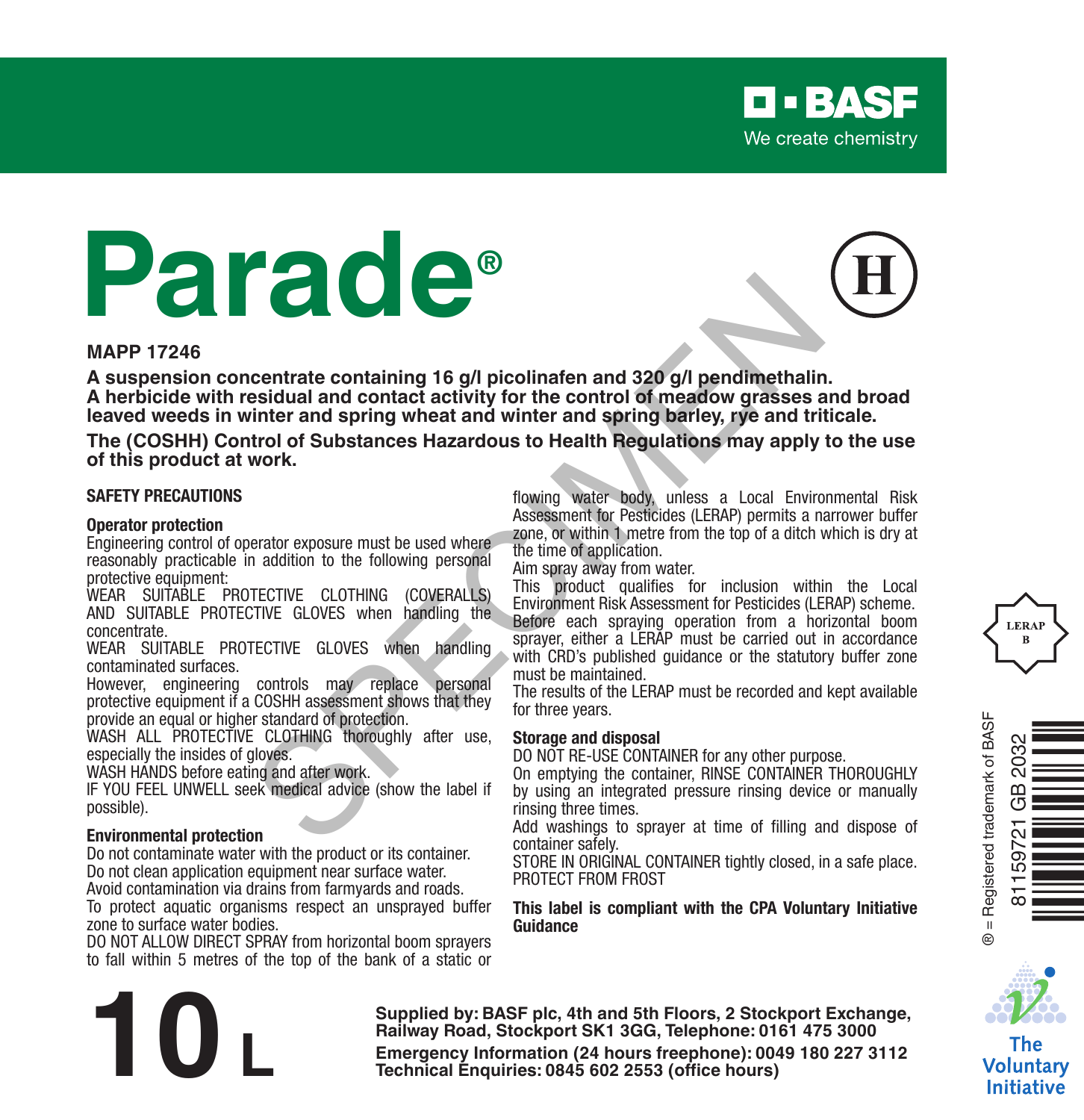# **Parade®**

**A suspension concentrate containing 16 g/l picolinafen and 320 g/l pendimethalin.** 

## **Warning**

## **Very toxic to aquatic life with long lasting effects.**

### **To avoid risks to human health and the environment, comply with the instructions for use.**

#### **IMPORTANT INFORMATION**

| Very toxic to aquatic life with long lasting effects.                                        |                                                                                                                                                                                             |                                                          |                                                             |                                                               |  |  |  |
|----------------------------------------------------------------------------------------------|---------------------------------------------------------------------------------------------------------------------------------------------------------------------------------------------|----------------------------------------------------------|-------------------------------------------------------------|---------------------------------------------------------------|--|--|--|
| Collect spillage.                                                                            | Dispose of contents/container to a licensed hazardous-waste<br>disposal contractor or collection site except for empty clean<br>containers which can be disposed of as non-hazardous waste. |                                                          |                                                             |                                                               |  |  |  |
|                                                                                              | Contains pendimethalin and 1,2 benzisothiazol-3(2H)-one. May<br>produce an allergic reaction.                                                                                               |                                                          |                                                             |                                                               |  |  |  |
| To avoid risks to human health and the environment, comply<br>with the instructions for use. |                                                                                                                                                                                             |                                                          |                                                             |                                                               |  |  |  |
| <b>IMPORTANT INFORMATION</b><br>FOR USE ONLY AS AN AGRICULTURAL HERBICIDE                    |                                                                                                                                                                                             |                                                          |                                                             |                                                               |  |  |  |
|                                                                                              |                                                                                                                                                                                             |                                                          |                                                             |                                                               |  |  |  |
| Crop                                                                                         | <b>Application Timing</b>                                                                                                                                                                   | <b>Maximum Individual</b><br>Dose<br>(litres product/ha) | <b>Maximum Number of</b><br><b>Treatments</b><br>(per crop) | <b>Latest Time of</b><br><b>Application</b>                   |  |  |  |
| Winter barley, winter<br>wheat, rye, triticale.                                              | Pre- and post-emergence                                                                                                                                                                     | 3.0                                                      |                                                             | Before pseudo-stem erect<br>stage (before growth<br>stage 30) |  |  |  |

**READ THE LABEL BEFORE USE. USING THIS PRODUCT IN A MANNER THAT IS INCONSISTENT WITH THE LABEL MAY BE AN OFFENCE. FOLLOW THE CODE OF PRACTICE FOR USING PLANT PROTECTION PRODUCTS.**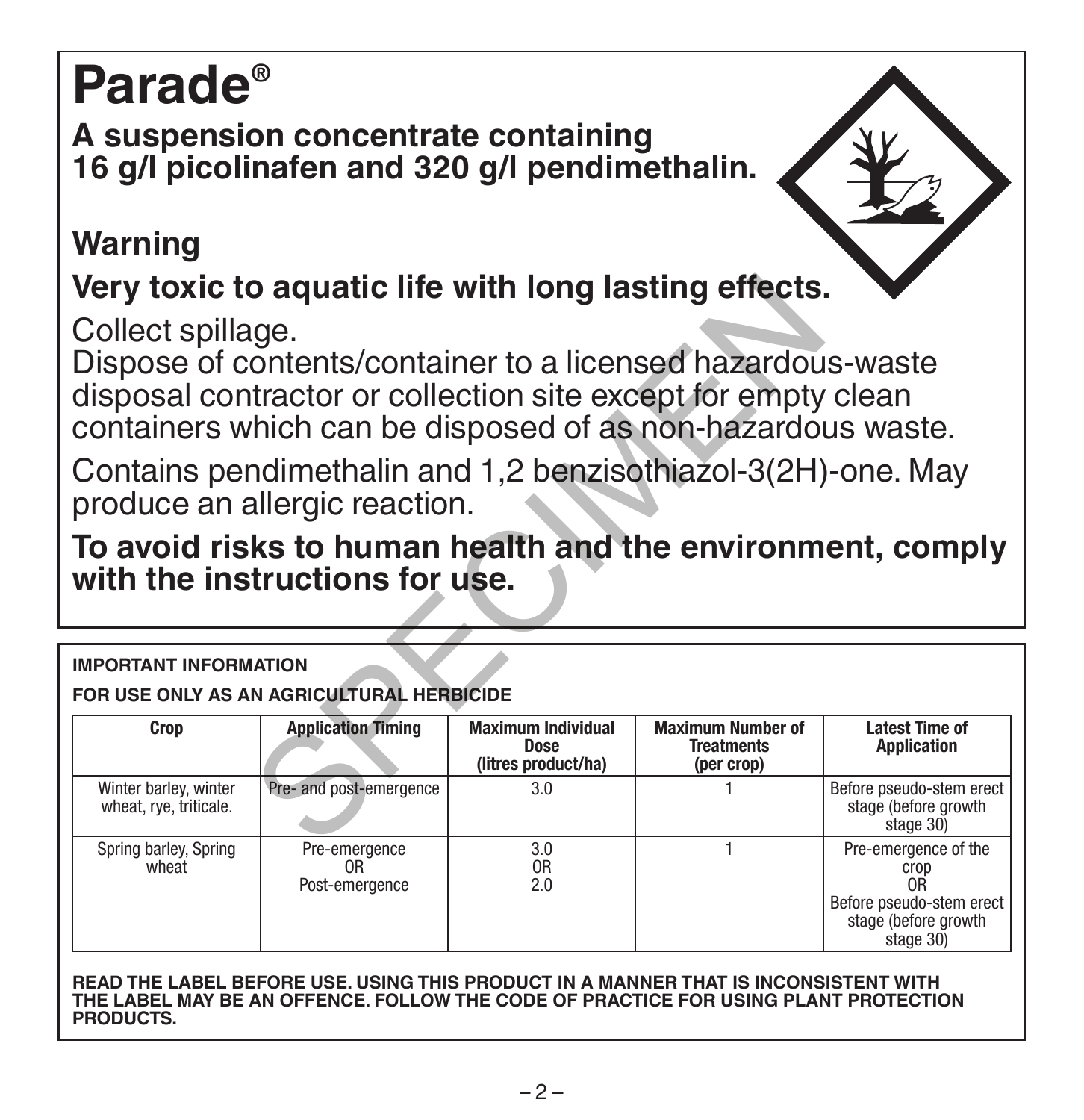#### **DIRECTIONS FOR USE**

IMPORTANT: This information is approved as part of the Product Label. All instructions within this section must be read carefully in order to obtain safe and successful use of this product.

Parade is a herbicide with residual and contact activity for the control of meadow grasses and broad leaved weeds in winter and spring wheat and winter and spring barley, rye and triticale.

#### **Restrictions/Warnings**

#### **Efficacy**

For residual control some soil moisture is required for Parade. Best results will be obtained if rain falls within 7 days of application.

Residual control may be reduced:

- under prolonged dry conditions
- on soils with more than 6% organic matter
- on soils with a high Kd factor
- on soils where ash content is high

DO NOT disturb the soil after application.

Where cultural techniques which encourage the build up of organic residues in the surface soil are practised for a number of seasons, the effectiveness of residual herbicides may be reduced. In such circumstances periodic ploughing is recommended to disperse residues into a greater volume of soil. some soil moisture is required for Parade. Best results will be<br>
ication.<br>
y be reduced:<br>
hy conditions<br>
that factor<br>
hy conditions<br>
that factor<br>
in Content is high<br>
soil after application.<br>
iniques which encourage the bui

#### **Soil types**

Parade may be used on all mineral soil types.

DO NOT use on soils with more than 10% organic matter.

DO NOT use on stony or gravelly soils as crop damage can occur, particularly if heavy rain follows treatment.

DO NOT use on water logged soil or soils prone to water logging.

#### **Seedbed preparation**

Trash and straw should be incorporated evenly during seedbed preparation.

Seedbeds must have a fine, firm tilth.

Loose or cloddy seedbeds must be consolidated prior to application, otherwise reduced weed control may occur. They may also cause seed to be inadequately covered which could result in crop damage.

#### **Crop safety**

Do not apply to crops suffering from stress, which may be caused for example by pests, disease, waterlogging, poor seedbed conditions or previous chemical treatment.

Water logging that occurs soon after pre-emergence applications may lead to crop damage.

For pre-emergence applications, seed should be covered with a minimum of 3.2 cm of settled soil.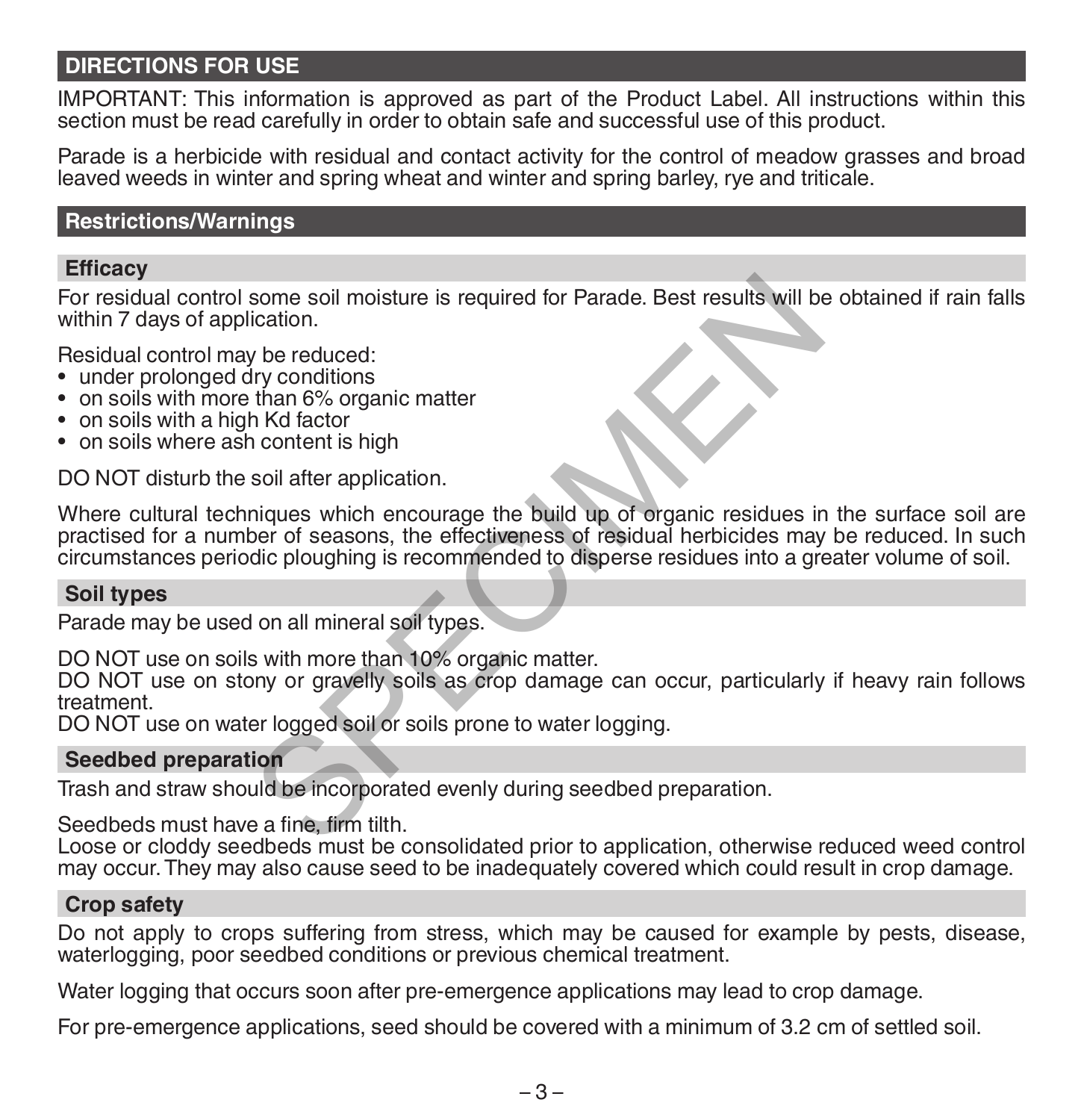Shallow drilled crops should only be treated post-emergence

DO NOT soil incorporate.

Avoid spraying during periods of prolonged or severe frosts.

Some transient bleaching may be seen after application to some crops. This does not lead to yield loss.

DO NOT spray undersown cereals or those to be undersown.

DO NOT roll emerged crops prior to application. DO NOT roll autumn treated crops until the spring.

#### **Spray drift**

#### **Other restrictions/warnings**

#### **Weed control**

#### **Susceptibility of weeds to single applications of Parade**

| <b>Spray drift</b>                                                                                                                                                           |                                                                       |                                                                                                       |                  |  |  |  |  |
|------------------------------------------------------------------------------------------------------------------------------------------------------------------------------|-----------------------------------------------------------------------|-------------------------------------------------------------------------------------------------------|------------------|--|--|--|--|
| Extreme care should be taken to avoid damage by drift onto plants outside the target area.                                                                                   |                                                                       |                                                                                                       |                  |  |  |  |  |
| <b>Other restrictions/warnings</b>                                                                                                                                           |                                                                       |                                                                                                       |                  |  |  |  |  |
|                                                                                                                                                                              | DO NOT use more than one application of Parade in one growing season. |                                                                                                       |                  |  |  |  |  |
| if skin/clothes are washed immediately.                                                                                                                                      |                                                                       | Concentrated or diluted Parade may stain. Avoid spillage. Staining is minimised or completely removed |                  |  |  |  |  |
| <b>Weed control</b>                                                                                                                                                          |                                                                       |                                                                                                       |                  |  |  |  |  |
| Susceptibility of weeds to single applications of Parade<br>For post-emergence applications best results will be achieved by application to small actively growing<br>weeds. |                                                                       |                                                                                                       |                  |  |  |  |  |
|                                                                                                                                                                              |                                                                       | <b>Parade</b>                                                                                         |                  |  |  |  |  |
| Product Rate (I/ha)                                                                                                                                                          | $\overline{3}$                                                        | $\overline{2}$                                                                                        | 3                |  |  |  |  |
| <b>Application timing</b>                                                                                                                                                    | Pre-em                                                                | Post-em                                                                                               |                  |  |  |  |  |
| <b>Annual Meadow-grass</b>                                                                                                                                                   | S                                                                     | S up to 2 lvs                                                                                         | S up to 2 lvs    |  |  |  |  |
| Rough Meadow-grass                                                                                                                                                           | <b>MS</b>                                                             | MS up to 2 lvs                                                                                        | MS up to 2 lvs   |  |  |  |  |
| Loose silky bent                                                                                                                                                             | S.                                                                    | MR up to 1 leaf                                                                                       | S up to 1 leaf   |  |  |  |  |
| Charlock                                                                                                                                                                     | <b>MS</b>                                                             | S up to 6 lvs                                                                                         | Sup to 6 lvs     |  |  |  |  |
| <b>Cleavers</b>                                                                                                                                                              | <b>MS</b>                                                             | MS up to 1 whorl                                                                                      | S up to 3 whorls |  |  |  |  |
| Common Chickweed                                                                                                                                                             | S                                                                     | S up to 6 lvs                                                                                         | S up to 6 lvs    |  |  |  |  |
| <b>Common Field Speedwell</b>                                                                                                                                                | S                                                                     | Sup to 6 lvs                                                                                          | Sup to 6 lvs     |  |  |  |  |
| <b>Common Fumitory</b>                                                                                                                                                       | S                                                                     | S up to 3 lvs                                                                                         | S up to 3 lvs    |  |  |  |  |
| Common Orache                                                                                                                                                                | <b>MS</b>                                                             |                                                                                                       |                  |  |  |  |  |
| <b>Common Poppy</b>                                                                                                                                                          | <b>MS</b>                                                             | Sup to 6 lvs                                                                                          | Sup to 6 lvs     |  |  |  |  |
| Corn Marigold                                                                                                                                                                | S                                                                     |                                                                                                       |                  |  |  |  |  |
| Fat-hen                                                                                                                                                                      | <b>MS</b>                                                             | S up to 2 lvs                                                                                         | S up to 2 lvs    |  |  |  |  |
| Field Forget-me-not                                                                                                                                                          | <b>MS</b>                                                             | S up to 1 leaf                                                                                        | S up to 2 lvs    |  |  |  |  |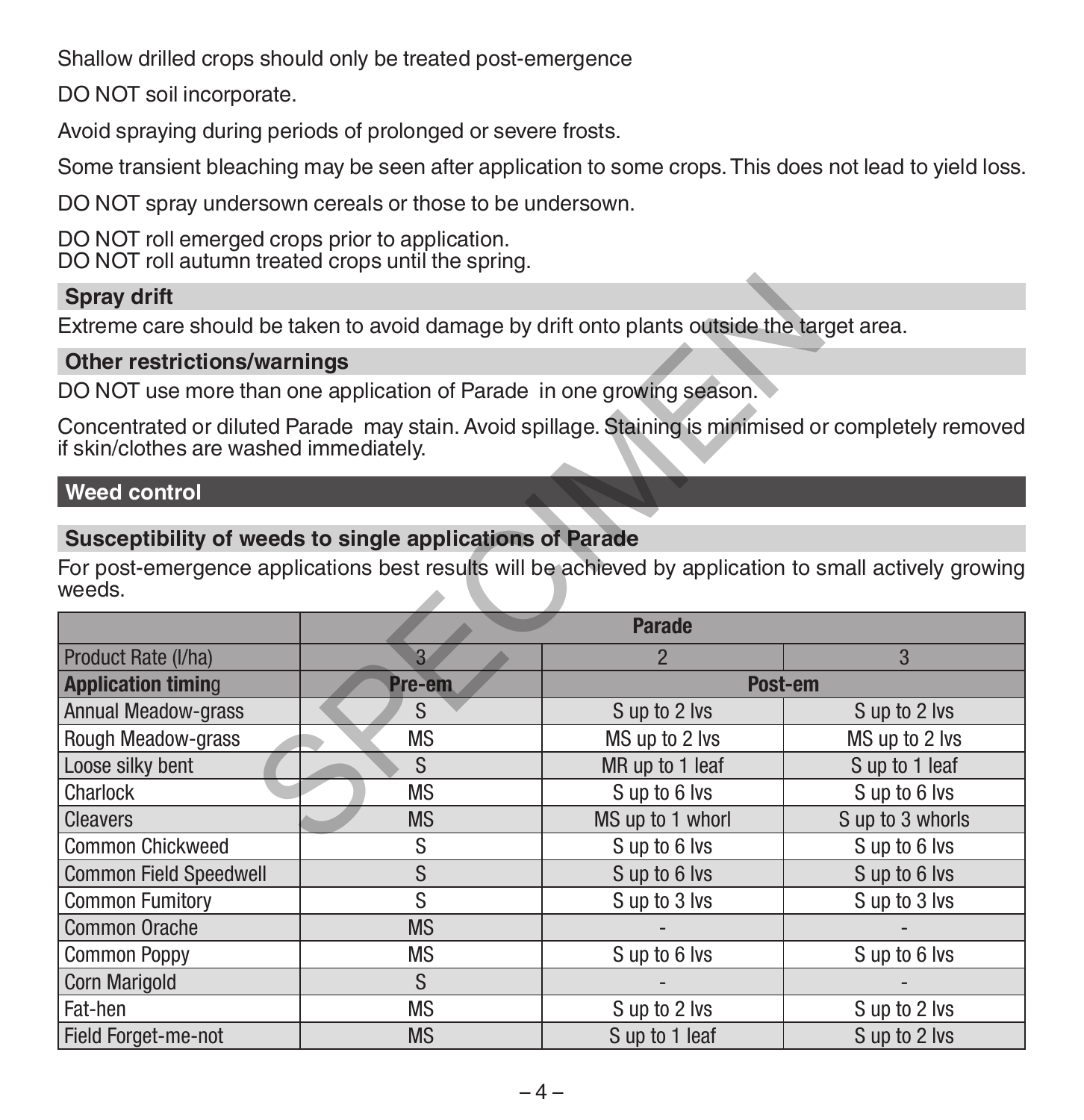| 3<br>Product Rate (I/ha)<br>$\overline{\phantom{0}}$<br>3<br><b>Application timing</b><br>Post-em<br>Pre-em<br><b>Field Pansy</b><br><b>MS</b><br>S up to 4 lvs<br>S up to 4 lvs<br>S<br>Hemp-nettle (Day Nettle)<br>S<br><b>Henbit Dead-nettle</b><br>S up to 6 lvs<br>S<br>S up to 6 lvs<br>S up to 6 lvs<br>Ivy-leaved speedwell<br><b>MS</b><br>Knotgrass                                                                                                                                                                                                                                                                                                                                                                |  |  |  |  |  |  |
|------------------------------------------------------------------------------------------------------------------------------------------------------------------------------------------------------------------------------------------------------------------------------------------------------------------------------------------------------------------------------------------------------------------------------------------------------------------------------------------------------------------------------------------------------------------------------------------------------------------------------------------------------------------------------------------------------------------------------|--|--|--|--|--|--|
|                                                                                                                                                                                                                                                                                                                                                                                                                                                                                                                                                                                                                                                                                                                              |  |  |  |  |  |  |
|                                                                                                                                                                                                                                                                                                                                                                                                                                                                                                                                                                                                                                                                                                                              |  |  |  |  |  |  |
|                                                                                                                                                                                                                                                                                                                                                                                                                                                                                                                                                                                                                                                                                                                              |  |  |  |  |  |  |
|                                                                                                                                                                                                                                                                                                                                                                                                                                                                                                                                                                                                                                                                                                                              |  |  |  |  |  |  |
|                                                                                                                                                                                                                                                                                                                                                                                                                                                                                                                                                                                                                                                                                                                              |  |  |  |  |  |  |
|                                                                                                                                                                                                                                                                                                                                                                                                                                                                                                                                                                                                                                                                                                                              |  |  |  |  |  |  |
|                                                                                                                                                                                                                                                                                                                                                                                                                                                                                                                                                                                                                                                                                                                              |  |  |  |  |  |  |
| S<br><b>Parsley Piert</b><br>S up to 2 lvs                                                                                                                                                                                                                                                                                                                                                                                                                                                                                                                                                                                                                                                                                   |  |  |  |  |  |  |
| S<br><b>Red Dead-nettle</b><br>S up to 6 lvs<br>S up to 6 lvs                                                                                                                                                                                                                                                                                                                                                                                                                                                                                                                                                                                                                                                                |  |  |  |  |  |  |
| S<br><b>Scarlet Pimpernel</b>                                                                                                                                                                                                                                                                                                                                                                                                                                                                                                                                                                                                                                                                                                |  |  |  |  |  |  |
| S<br>Sup to 6 lvs<br>Shepherd's Purse<br>S up to 6 lvs                                                                                                                                                                                                                                                                                                                                                                                                                                                                                                                                                                                                                                                                       |  |  |  |  |  |  |
| Smooth Sowthistle<br><b>MS</b>                                                                                                                                                                                                                                                                                                                                                                                                                                                                                                                                                                                                                                                                                               |  |  |  |  |  |  |
| S<br>MS up to 2 lvs<br>Volunteer Oilseed Rape (1)<br>MS up to 2 lvs                                                                                                                                                                                                                                                                                                                                                                                                                                                                                                                                                                                                                                                          |  |  |  |  |  |  |
| $S =$ Susceptible<br>MS = Moderately susceptible<br>MR = Moderately resistant<br>(1) = deep germinating volunteer Oilseed Rape may not be controlled.                                                                                                                                                                                                                                                                                                                                                                                                                                                                                                                                                                        |  |  |  |  |  |  |
| <b>Resistance Management</b>                                                                                                                                                                                                                                                                                                                                                                                                                                                                                                                                                                                                                                                                                                 |  |  |  |  |  |  |
| $\overline{3}$<br>12<br><b>GROUP</b><br><b>HERBICIDES</b>                                                                                                                                                                                                                                                                                                                                                                                                                                                                                                                                                                                                                                                                    |  |  |  |  |  |  |
| Strains of some annual grasses (eg Blackgrass, Wild-Oats, and Italian Ryegrass) have developed<br>resistance to herbicides, which may lead to poor control. Picolinafen is an inhibitor of carotenoid<br>biosynthesis at the PDS step (a group that includes picolinafen and diflufenican). A strategy for<br>preventing and managing such resistance should be adopted. To prevent the development of resistant<br>weeds herbicides with different modes of action must be used when applying in sequence. Guidelines<br>have been produced by the Weed Resistance Action Group and copies are available from the AHDB,<br>CPA, your distributor, crop adviser or product manufacturer.<br><b>Crop Specific Information</b> |  |  |  |  |  |  |
|                                                                                                                                                                                                                                                                                                                                                                                                                                                                                                                                                                                                                                                                                                                              |  |  |  |  |  |  |

#### S = Susceptible

#### **Resistance Management**

| CDOUD<br>- |  | <b>UEDDICIDEC</b><br>- כבועה |
|------------|--|------------------------------|
|            |  |                              |

#### **Crop Specific Information**

All varieties of Winter and Spring Wheat, Winter and Spring Barley, Rye and Triticale.

#### **Time of application**

Pre- and post-crop emergence, up to before pseudo-stem erection (before growth stage 30). For winter drilled crops DO NOT apply pre-emergence to crops drilled after 30 November.

#### **Rate of application**

Apply Parade at 2 or 3 l/ha in 200 litres of water per hectare.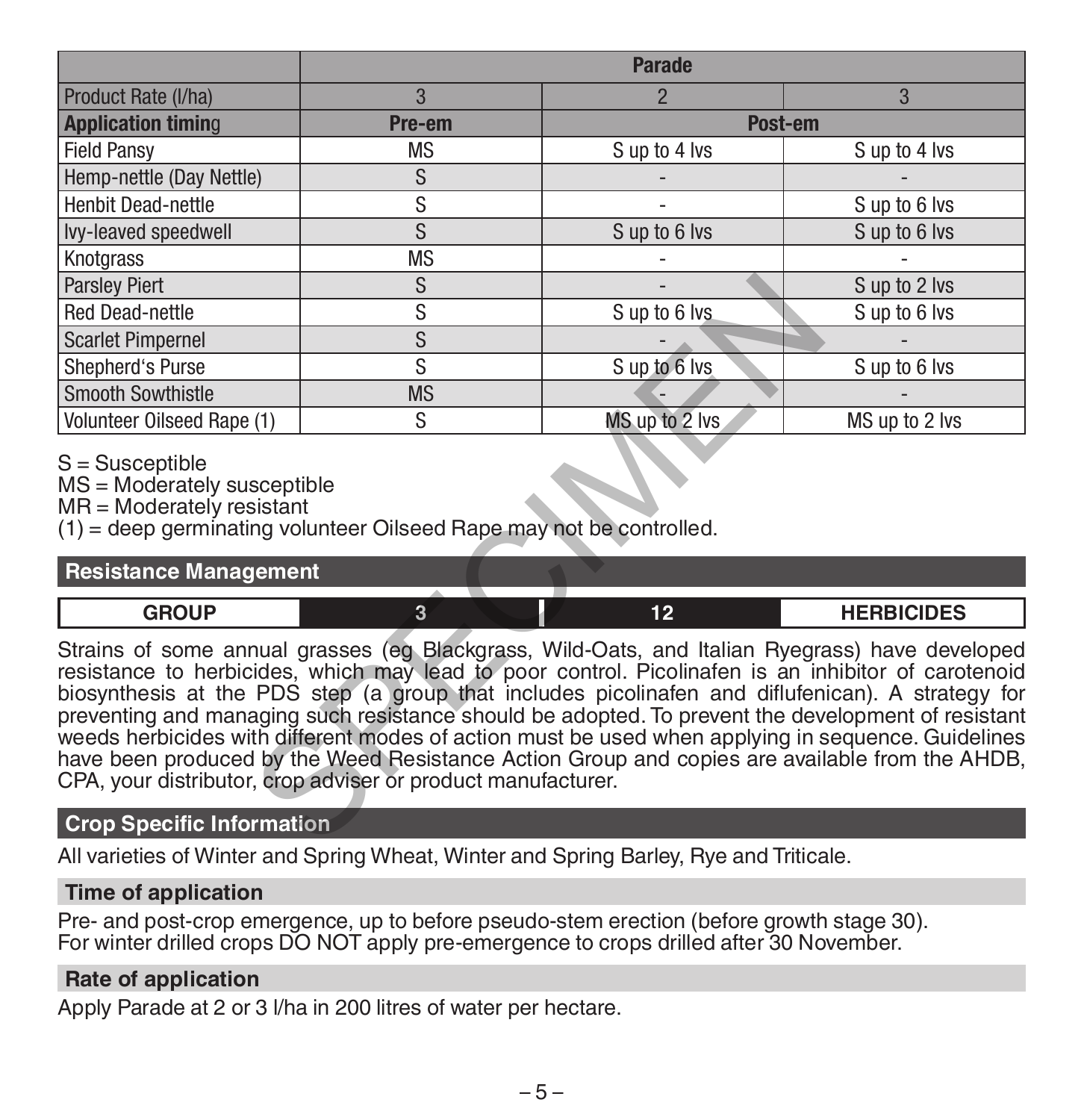#### **Following autumn use of Parade**

#### **Following crops after normal harvest**

There are no restrictions on following crops other than rye-grass when Parade is used alone. For ryegrass, ploughing or cultivation to at least 15 cm is required prior to drilling.

#### **In the event of crop failure**

Spring wheat, spring barley, and winter field beans can be sown after crop failure. Plough to at least 15 cm and allow a minimum of 8 weeks between using Parade and sowing.

Maize, oilseed rape, peas, or spring field beans can be sown in spring after crop failure. Minimal noninversion soil cultivation (to 5 cm) is required before drilling. At least 5 months must elapse between using Parade and sowing maize.

#### **Following Spring use of Parade**

#### **Following crops after normal harvest**

Oilseed rape, winter field beans, winter cereals, and ryegrass can be sown in autumn following normal harvest. Minimal non-inversion soil cultivation (to 5 cm) is needed before the sowing of oilseed rape or winter field beans. Ploughing to a depth of at least 15 cm is needed before sowing winter cereals and ryegrass. At least 6 months must elapse between using Parade and sowing ryegrass. inimum of 8 weeks between using Parade and sowing.<br>
peas, or spring field beans can be sown in spring after crop<br>
tion (to 5 cm) is required before drilling. At least 5 months is<br>
wing maize.<br> **use of Parade**<br> **ter normal** 

Maize, spring field beans, peas, spring wheat, and spring barley can be sown in spring following normal harvest. Minimal non-inversion soil cultivation (to 5 cm) is needed before sowing.

#### **In the event of crop failure**

Spring wheat, spring barley, peas, spring field beans, maize, and spring oilseed rape can be sown after crop failure. Plough to at least 15 cm and allow a minimum of 8 weeks to elapse between using Parade and sowing.

#### **Mixing and Application**

#### **Mixing**

Apply Parade in 200 litres water/ha.

Ensure good, even spray cover of the target using a spray of **fine** or **medium** quality (BCPC definition).

Never prepare more spray solution than is required.

Fill the spray tank three quarters full with water and start the agitation.

To ensure thorough mixing of the product, invert the container several times before opening.

Add the required quantity of Parade to the spray tank while re-circulating and then the remainder of the water

Continue agitation until spraying is completed.

On emptying the product container, rinse container thoroughly by using an integrated pressure rinsing device or manually rinsing three times.

Add washings to sprayer at time of filling and dispose of container safely.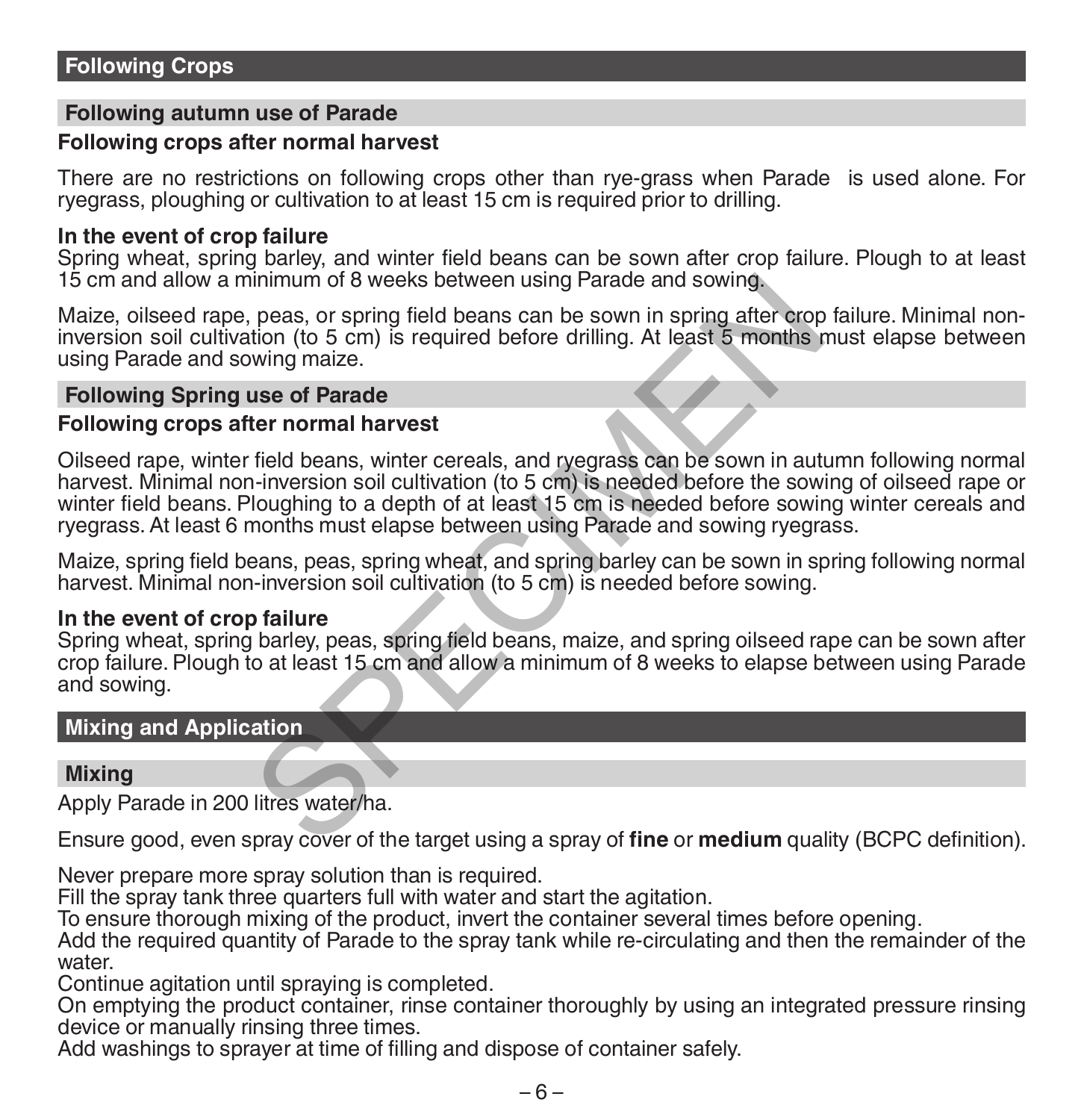#### **Tank cleaning**

After spraying, thoroughly clean and flush out application machinery with a minimum of three rinses, using a wetting agent or a proprietary spray tank cleaner to ensure that all traces of product are removed, particularly before using the sprayer in broad-leaved crops.

#### **Compatibility**

For details of compatibilities contact your distributor, local BASF representative or the BASF Technical Services Hotline: 0845 602 2553 or visit our website www.agricentre.basf.co.uk

#### **Trade Mark Acknowledgments**

Parade is a registered trademark of BASF.

#### **The following does not form part of the authorised label text.**

With many products there is a general risk of resistance developing to the active ingredients. For this reason a change in activity cannot be ruled out. It is generally impossible to predict with certainty how resistance may develop because there are so many crop and use connected ways of influencing this. We therefore have to exclude liability for damage or loss attributable to any such resistance that may develop. To help minimise any loss in activity the BASF recommended rate should in all events be adhered to.

Numerous, particularly regional or regionally attributable, factors can influence the activity of the product. Examples include weather and soil conditions, crop plant varieties, crop rotation, treatment times, application amounts, admixture with other products, appearance of organisms resistant to active ingredients and spraying techniques. Under particular conditions a change in activity or damage to plants cannot be ruled out. The manufacturer or supplier is therefore unable to accept any liability in such circumstances. All goods supplied by us are of high grade and we believe them to be suitable, but as we cannot exercise control over their mixing or use or the weather conditions during and after application, which may affect the performance of the material, all conditions and warranties, statutory or otherwise, as to the quality or fitness for any purpose of our goods are excluded and no responsibility will be accepted by us for any damage or injury whatsoever arising from their storage, handling, application or use; but nothing should be deemed to exclude or restrict any liability upon us which cannot be excluded or restricted under the provisions of the Unfair Contract Terms Act 1977 or any similar applicable law. wledgments<br>so trademark of BASF.<br>s not form part of the authorised label text.<br>there is a general risk of resistance developing to the active<br>activity cannot be ruled out. It is generally impossible to pred<br>o exclude liabi

#### **Section 6 of the Health and Safety at Work Act**

#### **Additional Product Safety Information**

The information on this label is based on the best available information including data from test results.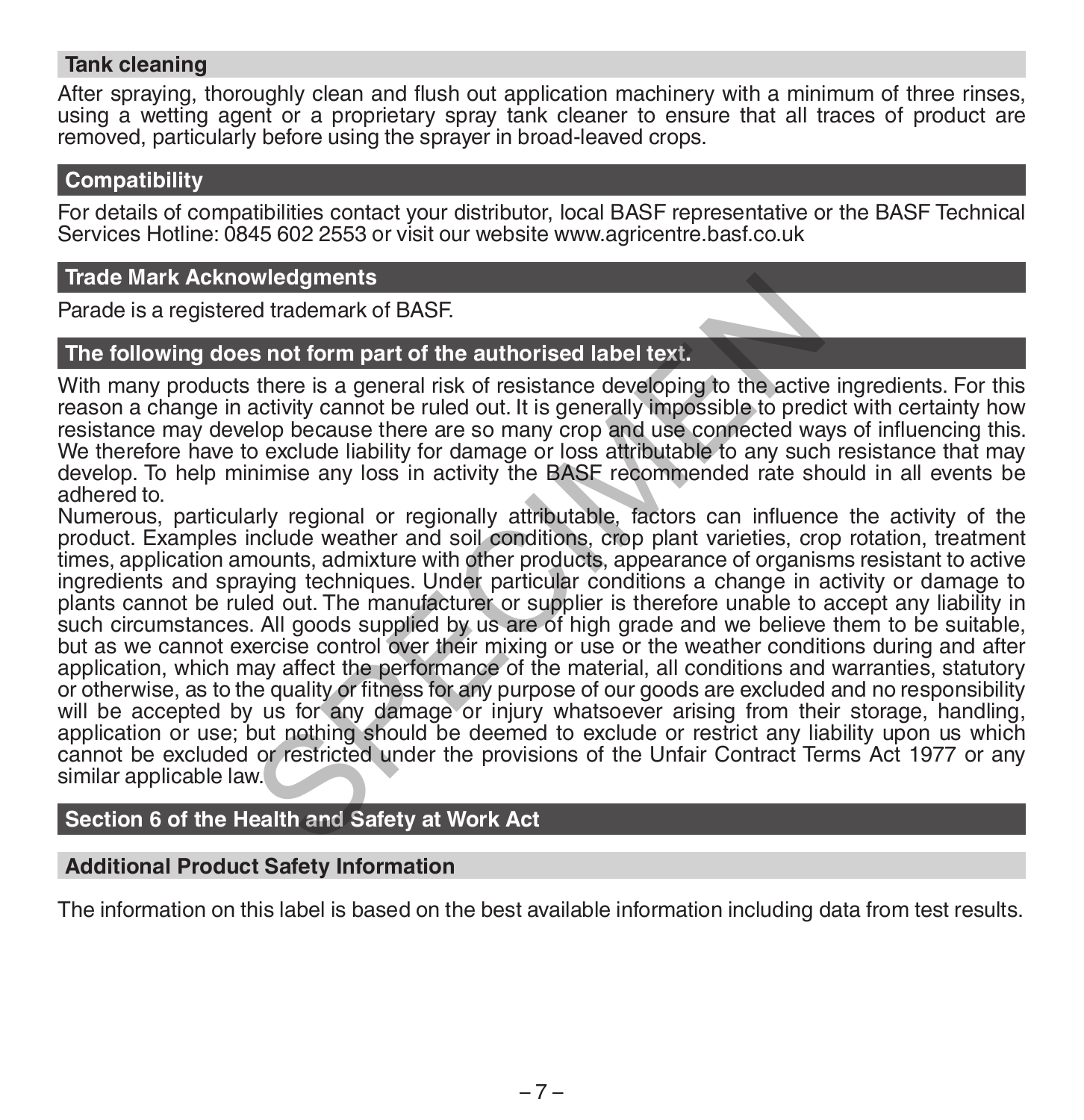#### **Safety Data Sheet**

To access the Safety Data Sheet for this product scan the QR code or use the weblink below:



agricentre.basf.co.uk/Parade/MSDS Alternatively, contact your supplier. K/Parade/MSDS<br>tyour supplier.